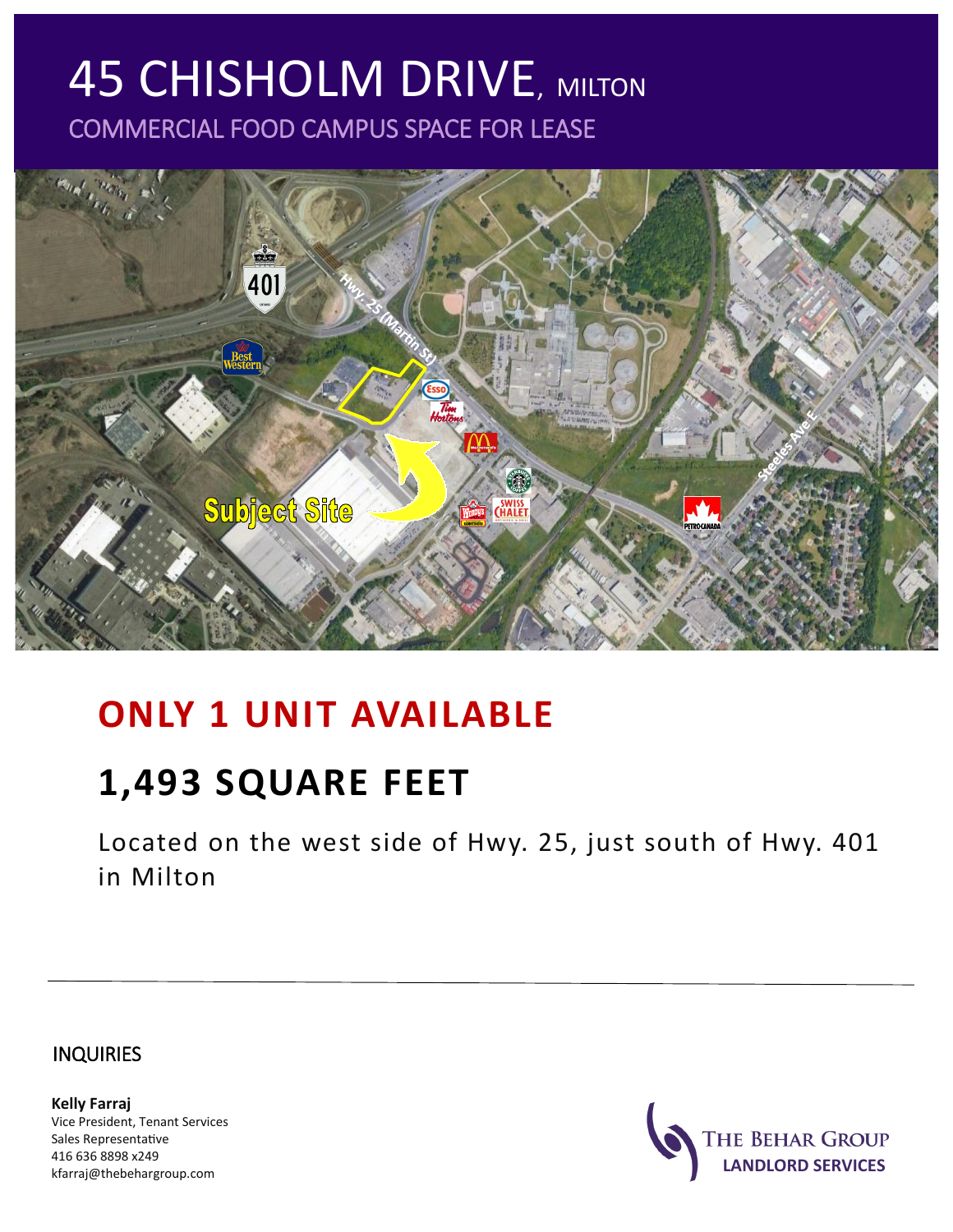## **45 CHISHOLM DRIVE, MILTON** COMMERCIAL FOOD CAMPUS SPACE FOR LEASE

# **SITE PLAN**



THE BEHAR GROUP **LANDLORD SERVICES**